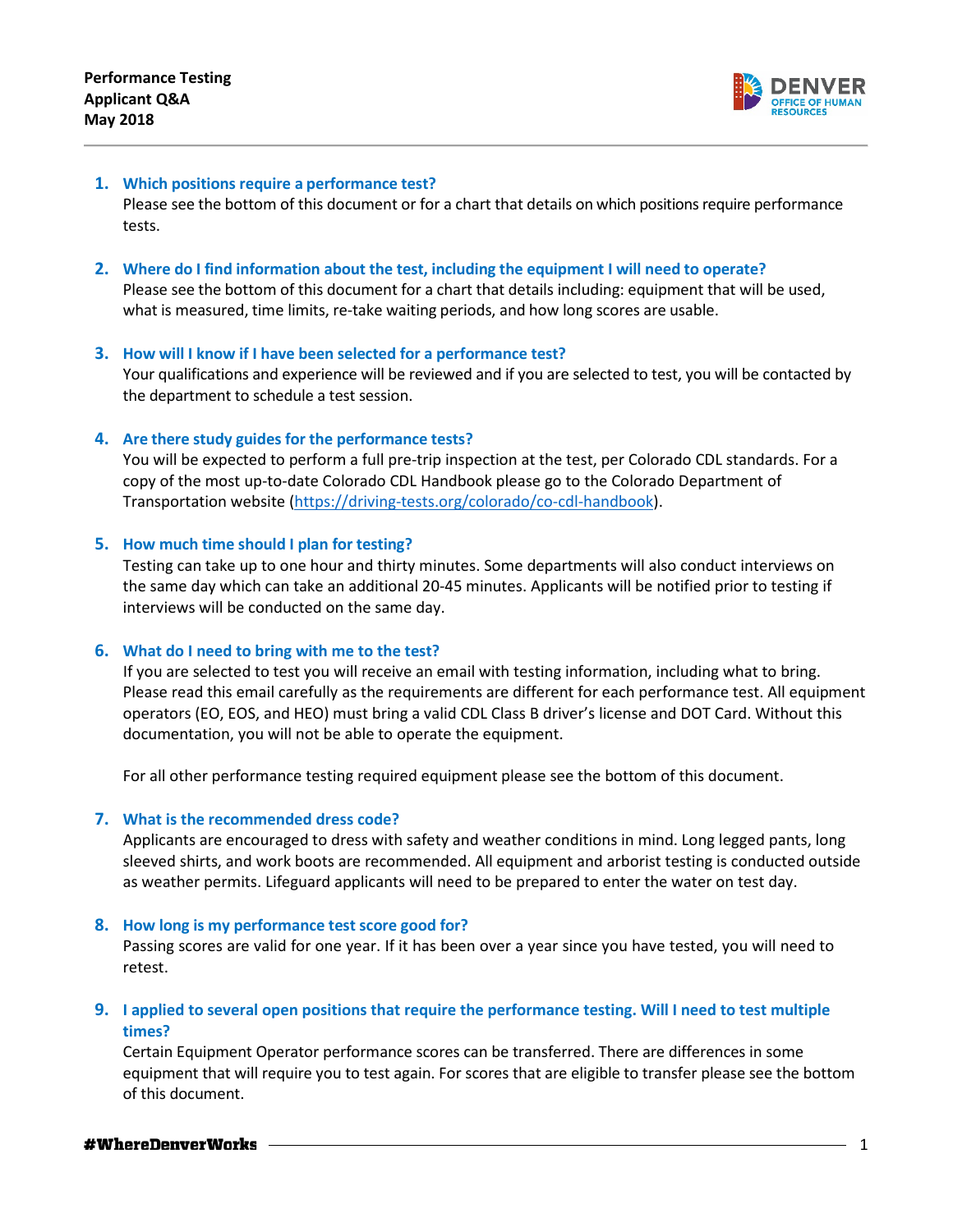| <b>Name</b>                         | <b>Positions Requiring</b>                                                                                                           | What is measured                                                                                                                                                     | <b>Time</b>             | <b>Re-take</b>    | How long passing                                                                                                    |
|-------------------------------------|--------------------------------------------------------------------------------------------------------------------------------------|----------------------------------------------------------------------------------------------------------------------------------------------------------------------|-------------------------|-------------------|---------------------------------------------------------------------------------------------------------------------|
|                                     | <b>Assessment/Test</b>                                                                                                               |                                                                                                                                                                      | required to<br>complete | waiting<br>period | score is valid                                                                                                      |
| Equipment<br>Operator               | • Tandem Axle<br>• Rear Loader<br>• View a video to learn more about this<br>position.                                               | Pre-Trip Inspection<br><b>Right Hand Turn</b><br>Alley Dock<br>$\bullet$<br>• Offset Back<br>Parallel Park<br>$\bullet$                                              | $30 - 40$<br>minutes    | Next<br>posting   | One (1) year -<br>scores for PW<br>Solid waste<br>cannot be<br>transferred to<br>other<br>departments.              |
| Equipment<br>Operator<br>Specialist | • Street Sweeper<br>• Front End Loader<br>• Paint Striper<br>• Power Shovel Operator<br>• Water Jet<br>• Side Loader<br>• Tack Truck | Measurements can include:<br>Same as above EO<br>• Cart Pick-up<br>Safely maneuvering course<br>Moving debris/objects<br>Operating auxiliary<br>equipment on vehicle | $30 - 40$<br>minutes    | Next<br>posting   | One (1) year -<br>scores cannot be<br>transferred<br>unless the same<br>equipment is<br>required for<br>department. |
| Heavy<br>Equipment<br>Operator      | • Motor Grader<br>• Semi-Tractor Trailer Operator                                                                                    | Measurements can include:<br>Smoothing surfaces<br>$\bullet$<br>Maneuver in tight spaces<br>safely<br>Debris removal<br>Pre-Trip Inspection<br>• Parallel Park       | $40 - 50$<br>minutes    | 6 months          | One (1) year -<br>scores cannot be<br>transferred<br>unless the same<br>equipment is<br>required for<br>department. |
| Life Guard                          | • Life Guard                                                                                                                         | • Basic Swimming skills<br><b>Rescue Active Swimmer</b><br><b>Rescue Passive Submerged</b><br>Swimmer<br>$\bullet$ CPR on<br>adult/child/infant/infant               | $30 - 60$<br>minutes    | 6 months          | One (1) year                                                                                                        |